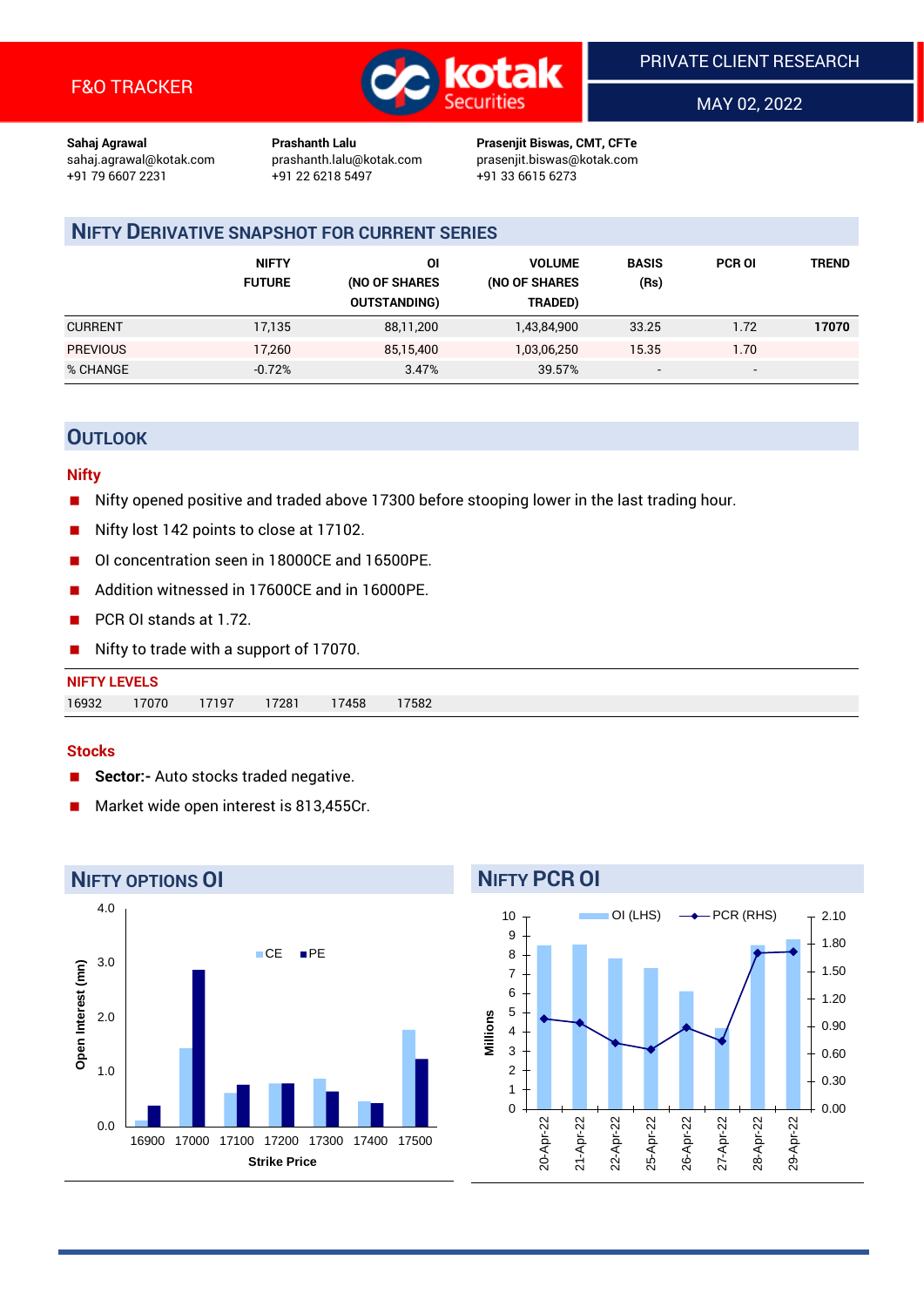# **FUTURE STATISTICS**

| <b>OI INCREASE</b> |  |  |  |  |
|--------------------|--|--|--|--|
|--------------------|--|--|--|--|

| <b>SYMBOL</b>     | ΟI     | OI          | <b>PRICE CHG</b> |
|-------------------|--------|-------------|------------------|
|                   | $(\%)$ | (SHARES)    | $(\%)$           |
| <b>GUJGASLTD</b>  | 55.3%  | 41,86,250   | $-5.8%$          |
| <b>AXISBANK</b>   | 24.5%  | 5,82,33,600 | $-6.6%$          |
| <b>ALKEM</b>      | 14.2%  | 2,36,600    | $-1.5%$          |
| <b>MGL</b>        | 13.4%  | 29.34.000   | $-6.9%$          |
| <b>INDIAMART</b>  | 12.0%  | 2,89,800    | 0.5%             |
| <b>CANFINHOME</b> | 10.7%  | 32,52,600   | $-6.9%$          |
| <b>ICICIGI</b>    | 9.1%   | 31,50,525   | $-4.3%$          |
| <b>MARUTI</b>     | 8.8%   | 28.91.000   | $-2.2%$          |
| <b>IGL</b>        | 8.3%   | 1,49,44,875 | $-6.4%$          |
| <b>HEROMOTOCO</b> | 6.8%   | 35,75,700   | $-0.4%$          |

| <b>OI DECREASE</b> |         |             |                  |
|--------------------|---------|-------------|------------------|
| <b>SYMBOL</b>      | ΟI      | ΟI          | <b>PRICE CHG</b> |
|                    | (%)     | (SHARES)    | (%)              |
| <b>MOTHERSUMI</b>  | $-8.9%$ | 2,85,65,500 | 1.0%             |
| <b>ABB</b>         | $-8.6%$ | 2,62,250    | $-0.1%$          |
| <b>PERSISTENT</b>  | $-8.2%$ | 5,06,250    | 0.3%             |
| <b>ASTRAL</b>      | $-8.1%$ | 4.91.975    | $-0.5%$          |
| <b>AUBANK</b>      | $-5.4%$ | 25,46,000   | $-1.3%$          |
| <b>ACC</b>         | $-4.2%$ | 26,91,500   | $-2.0%$          |
| COROMANDEL         | $-4.0%$ | 14,13,500   | $-0.5%$          |
| <b>ABCAPITAL</b>   | $-3.9%$ | 2,33,72,800 | $-1.3%$          |
| <b>BOSCHLTD</b>    | $-3.8%$ | 1,28,250    | 0.8%             |
| <b>COFORGE</b>     | $-3.8%$ | 8,22,300    | 2.4%             |

# **CASH STATISTICS**

| <b>TOP VOLUMES</b> |                      |              |              |  |  |  |  |  |
|--------------------|----------------------|--------------|--------------|--|--|--|--|--|
| <b>SYMBOL</b>      | <b>TRADED SHARES</b> | <b>VALUE</b> | <b>CLOSE</b> |  |  |  |  |  |
|                    | (QTY)                | (IN LAKHS)   |              |  |  |  |  |  |
| AXISBANK           | 3,44,01,710          | 2,55,367     | 729          |  |  |  |  |  |
| <b>RELIANCE</b>    | 84.06.156            | 2,36,854     | 2.790        |  |  |  |  |  |
| <b>HDFCBANK</b>    | 1,42,00,738          | 1,97,465     | 1,385        |  |  |  |  |  |
| <b>ICICIBANK</b>   | 1,95,60,317          | 1,47,051     | 743          |  |  |  |  |  |
| <b>ADANIPOWER</b>  | 4,53,85,821          | 1,27,906     | 280          |  |  |  |  |  |
| <b>HDFC</b>        | 54,92,816            | 1,23,566     | 2,230        |  |  |  |  |  |
| <b>TATAMOTORS</b>  | 2,19,91,752          | 97,255       | 438          |  |  |  |  |  |
| <b>MARUTI</b>      | 11,62,749            | 90,971       | 7,718        |  |  |  |  |  |
| <b>ULTRACEMCO</b>  | 11,39,560            | 75.853       | 6,630        |  |  |  |  |  |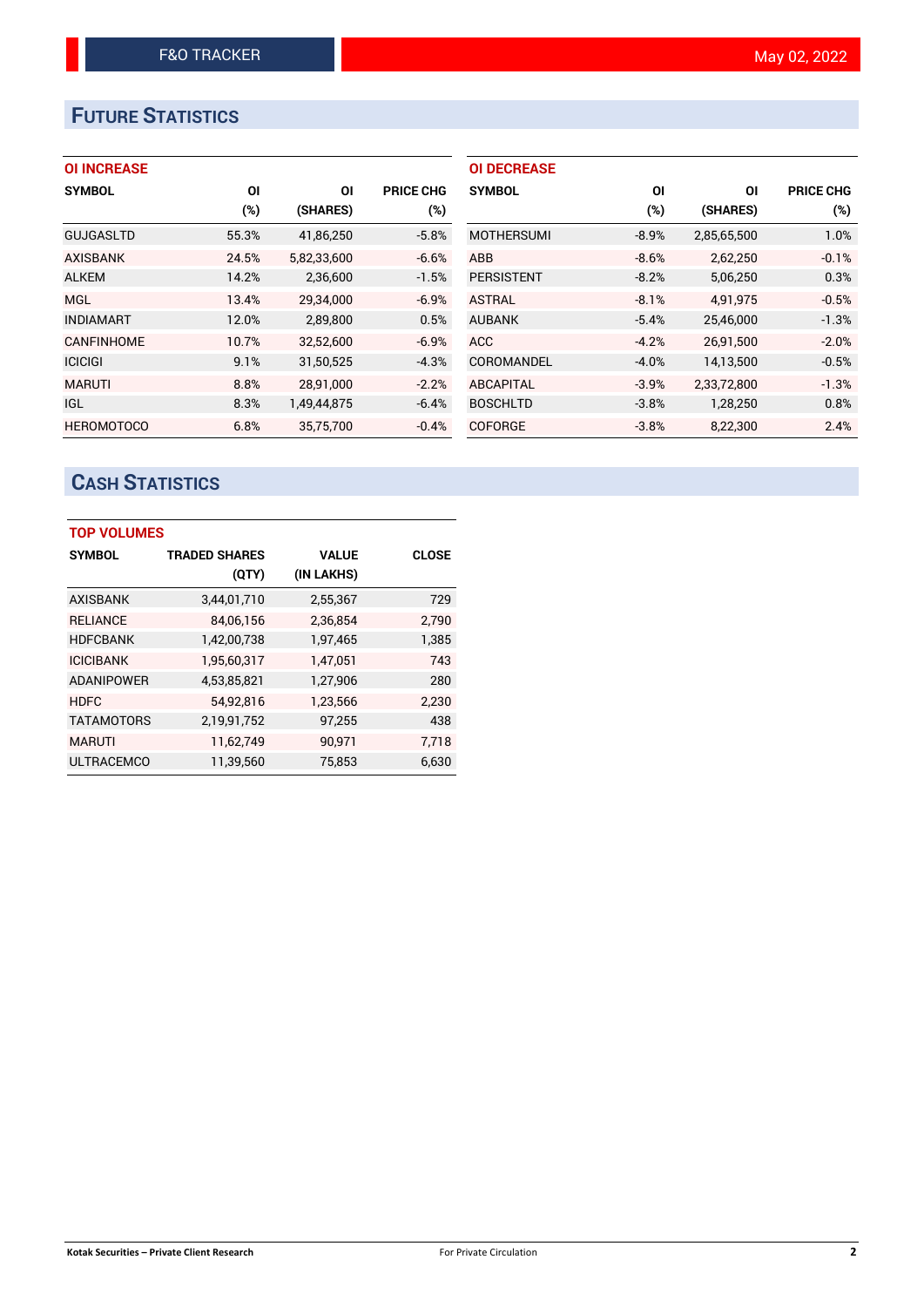# **OPTION STATISTICS**

## **SIGNIFICANT CALL OPEN INTEREST**

| <b>SYMBOL</b>    | <b>STRK</b>  | <b>OPTION</b> | <b>CLOSE</b> | <b>FUT</b>   | ΟI          |
|------------------|--------------|---------------|--------------|--------------|-------------|
|                  | <b>PRICE</b> | <b>TYPE</b>   | (RS)         | <b>CLOSE</b> | (SHARES)    |
| POWERGRID        | 240          | <b>CE</b>     | 2.5          | 229          | 56,90,311   |
| <b>COALINDIA</b> | 200          | CF            | 3.3          | 184          | 62,70,600   |
| <b>AXISBANK</b>  | 800          | <b>CE</b>     | 6.2          | 731          | 78,81,600   |
| <b>NTPC</b>      | 165          | <b>CE</b>     | 2.3          | 157          | 90,57,300   |
| <b>MARUTI</b>    | 8,000        | <b>CE</b>     | 177.2        | 7.752        | 3,89,500    |
| ONGC             | 170          | <b>CE</b>     | 3.3          | 161          | 61.09.950   |
| <b>HINDALCO</b>  | 500          | <b>CE</b>     | 15.4         | 485          | 44,64,475   |
| <b>ITC</b>       | 300          | <b>CE</b>     | 0.9          | 259          | 1,00,28,800 |
| <b>NTPC</b>      | 160          | <b>CE</b>     | 3.9          | 157          | 69,08,400   |
| <b>TATAPOWER</b> | 300          | СE            | 1.5          | 243          | 1.01.21.625 |

| <b>SIGNIFICANT PUT OPEN INTEREST</b> |             |               |              |              |           |  |  |  |
|--------------------------------------|-------------|---------------|--------------|--------------|-----------|--|--|--|
| <b>SYMBOL</b>                        | <b>STRK</b> | <b>OPTION</b> | <b>CLOSE</b> | <b>FUT</b>   | ΟI        |  |  |  |
|                                      | PRICE       | <b>TYPE</b>   | (RS)         | <b>CLOSE</b> | (SHARES)  |  |  |  |
| <b>SBIN</b>                          | 500         | <b>PE</b>     | 19.3         | 498          | 33,88,500 |  |  |  |
| <b>TATAPOWER</b>                     | 250         | <b>PE</b>     | 15.8         | 243          | 58,82,625 |  |  |  |
| <b>TATAMOTORS</b>                    | 400         | <b>PE</b>     | 5.7          | 439          | 44,58,825 |  |  |  |
| <b>WIPRO</b>                         | 500         | PE            | 16.6         | 510          | 19.16.800 |  |  |  |
| <b>COALINDIA</b>                     | 180         | PE            | 6.1          | 184          | 23,43,600 |  |  |  |
| <b>SBIN</b>                          | 450         | РE            | 4.0          | 498          | 25,59,000 |  |  |  |
| <b>ITC</b>                           | 260         | <b>PE</b>     | 7.3          | 259          | 39,58,400 |  |  |  |
| <b>ITC</b>                           | 250         | PE            | 3.1          | 259          | 37,72,800 |  |  |  |
| <b>TCS</b>                           | 3,600       | <b>PE</b>     | 104.0        | 3,557        | 3,46,650  |  |  |  |
| WIPRO                                | 450         | PE            | 4.6          | 510          | 14,12,000 |  |  |  |

| SIGNIFICANT CALL OPEN INTEREST ADDITION | <b>SIGNIFICA</b>            |                              |              |                                |                      |                  |
|-----------------------------------------|-----------------------------|------------------------------|--------------|--------------------------------|----------------------|------------------|
| <b>SYMBOL</b>                           | <b>STRK</b><br><b>PRICE</b> | <b>OPTION</b><br><b>TYPE</b> | <b>OPEN</b>  | OI CHG<br><b>INT</b><br>$(\%)$ | <b>CLOSE</b><br>(Rs) | <b>SYMBOL</b>    |
| <b>AXISBANK</b>                         | 740                         |                              | CE 20,92,800 | 10159%                         | 22.3                 | <b>AXISBANK</b>  |
| <b>BANDHANBNK</b>                       | 355                         |                              | CE 1,63,800  | 9000%                          | 10.1                 | <b>GUJGASLTI</b> |
| IGL                                     | 360                         |                              | CE 6,97,125  | 8350%                          | 10.6                 | <b>COALINDIA</b> |
| <b>AXISBANK</b>                         | 720                         |                              | CE 2,40,000  | 6567%                          | 32.2                 | <b>IGL</b>       |
| <b>IGL</b>                              | 375                         |                              | CE 1,21,000  | 4300%                          | 6.2                  | <b>AXISBANK</b>  |
| <b>NTPC</b>                             | 166                         |                              | CE 2,28,000  | 3900%                          | 2.6                  | L&TFH            |
| <b>PNB</b>                              | 48                          |                              | CE 11,04,000 | 2200%                          | 0.1                  | <b>IGL</b>       |
| <b>SRTRANSFIN</b>                       | 1,260                       |                              | CE 1,26,800  | 2164%                          | 33.4                 | <b>AXISBANK</b>  |
| M&M                                     | 970                         |                              | CE 2,56,900  | 2059%                          | 16.7                 | <b>DELTACORE</b> |
| <b>GUJGASLTD</b>                        | 500                         |                              | CE 3,76,250  | 2050%                          | 12.7                 | <b>FEDERALBN</b> |

| SIGNIFICANT PUT OPEN INTEREST ADDITION |              |               |             |        |              |  |  |  |
|----------------------------------------|--------------|---------------|-------------|--------|--------------|--|--|--|
| <b>SYMBOL</b>                          | <b>STRK</b>  | <b>OPTION</b> | <b>OPEN</b> | OI CHG | <b>CLOSE</b> |  |  |  |
|                                        | <b>PRICE</b> | <b>TYPE</b>   | <b>INT</b>  | (%)    | (Rs)         |  |  |  |
| <b>AXISBANK</b>                        | 660          | <b>PE</b>     | 4,06,800    | 6680%  | 6.2          |  |  |  |
| <b>GUJGASLTD</b>                       | 440          | <b>PE</b>     | 1,16,250    | 4550%  | 7.9          |  |  |  |
| <b>COALINDIA</b>                       | 172          | <b>PE</b>     | 1,59,600    | 3700%  | 3.3          |  |  |  |
| IGL                                    | 300          | <b>PE</b>     | 2,04,875    | 3625%  | 2.0          |  |  |  |
| <b>AXISBANK</b>                        | 630          | <b>PE</b>     | 2,20,800    | 2967%  | 3.7          |  |  |  |
| L&TFH                                  | 89           | PE            | 4.01.580    | 2150%  | 5.5          |  |  |  |
| IGL                                    | 320          | <b>PE</b>     | 2,92,875    | 2030%  | 4.2          |  |  |  |
| <b>AXISBANK</b>                        | 670          | <b>PE</b>     | 7,58,400    | 1563%  | 7.5          |  |  |  |
| <b>DELTACORP</b>                       | 275          | <b>PE</b>     | 1,10,400    | 1500%  | 17.7         |  |  |  |
| <b>FEDERALBNK</b>                      | 91           | PE            | 1,40,000    | 1300%  | 2.0          |  |  |  |

|                   | <b>CALL OPTION VOLUMES</b> |               |                  |              | <b>PUT OPTION VOLUMES</b> |              |               |                  |              |
|-------------------|----------------------------|---------------|------------------|--------------|---------------------------|--------------|---------------|------------------|--------------|
| <b>SYMBOL</b>     | <b>STRK</b>                | <b>OPTION</b> | <b>CONTRACTS</b> | <b>CLOSE</b> | <b>SYMBOL</b>             | <b>STRK</b>  | <b>OPTION</b> | <b>CONTRACTS</b> | <b>CLOSE</b> |
|                   | <b>PRICE</b>               | <b>TYPE</b>   |                  | (Rs)         |                           | <b>PRICE</b> | <b>TYPE</b>   |                  | (Rs)         |
| <b>HDFCBANK</b>   | 1,400                      | <b>CE</b>     | 42,258           | 31.4         | <b>RELIANCE</b>           | 2,800        | <b>PE</b>     | 10,566           | 90.9         |
| <b>AXISBANK</b>   | 800                        | <b>CE</b>     | 22,009           | 6.2          | <b>AXISBANK</b>           | 700          | <b>PE</b>     | 9.591            | 14.3         |
| <b>RELIANCE</b>   | 2,900                      | <b>CE</b>     | 19,051           | 52.1         | <b>RELIANCE</b>           | 2,700        | <b>PE</b>     | 8,024            | 50.5         |
| <b>HDFCBANK</b>   | 1.380                      | <b>CE</b>     | 18,695           | 40.5         | <b>HDFCBANK</b>           | 1,300        | <b>PE</b>     | 6.721            | 17.0         |
| <b>MARUTI</b>     | 8,000                      | <b>CE</b>     | 18,468           | 177.2        | <b>WIPRO</b>              | 500          | <b>PE</b>     | 6.475            | 16.6         |
| <b>RELIANCE</b>   | 3.000                      | <b>CE</b>     | 18.352           | 28.2         | <b>AXISBANK</b>           | 740          | <b>PE</b>     | 6.372            | 30.8         |
| <b>AXISBANK</b>   | 750                        | <b>CE</b>     | 16,444           | 18.1         | <b>AXISBANK</b>           | 750          | <b>PE</b>     | 5,970            | 36.8         |
| <b>TATAMOTORS</b> | 450                        | <b>CE</b>     | 16,215           | 14.6         | <b>RELIANCE</b>           | 2,600        | <b>PE</b>     | 5.969            | 26.1         |
| <b>HDFCBANK</b>   | 1,500                      | <b>CE</b>     | 15,206           | 8.2          | <b>MARUTI</b>             | 7,500        | <b>PE</b>     | 5,708            | 172.3        |
| <b>MARUTI</b>     | 8.500                      | <b>CE</b>     | 14,530           | 57.9         | <b>RELIANCE</b>           | 2.840        | PE            | 5,150            | 112.1        |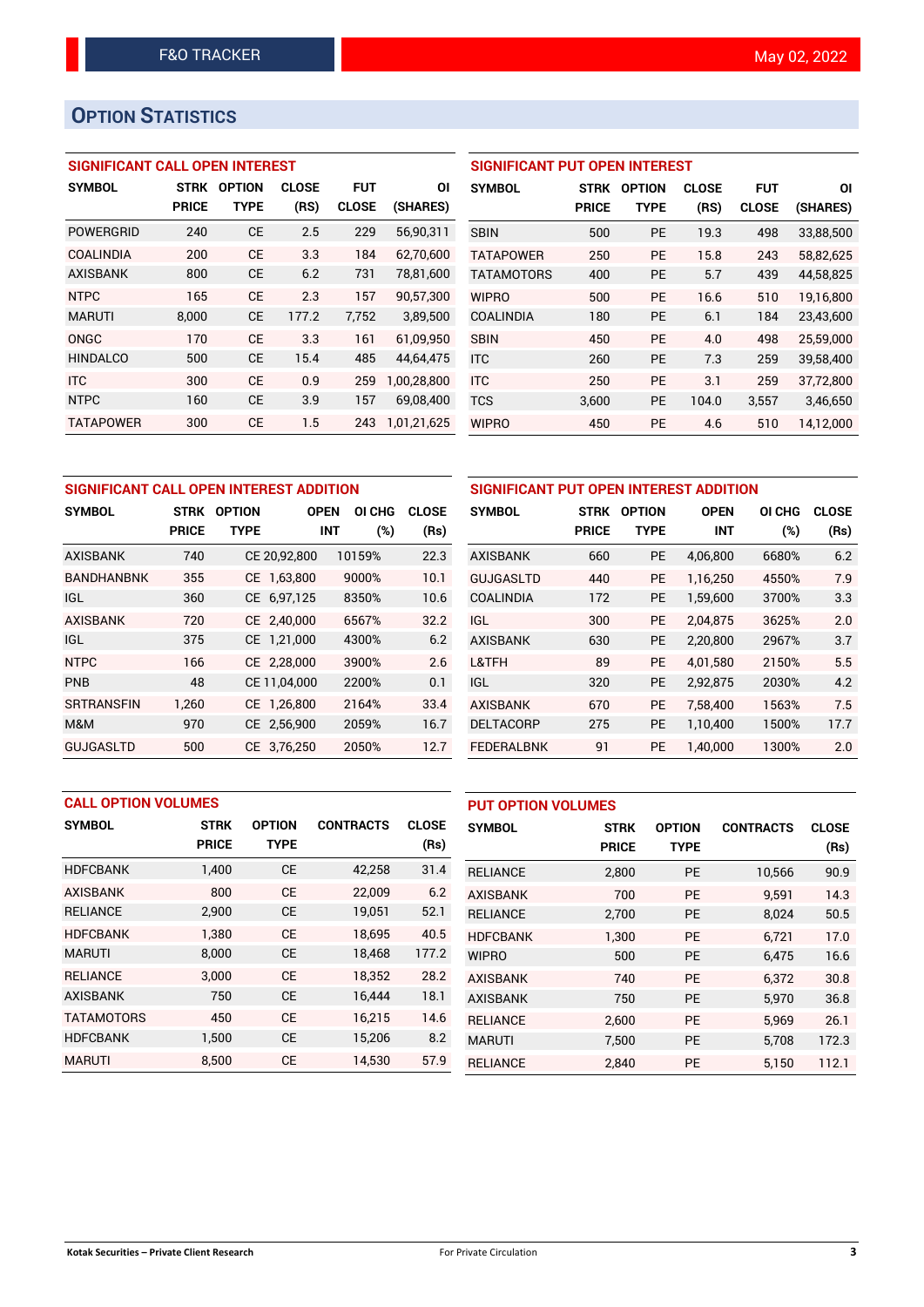## **RATING SCALE (PRIVATE CLIENT GROUP)**

- **BUY**  Stock/Index looks strong from the expiry/near term perspective and is expected to gain on the basis of technical and/or derivative parameters. Time frame is minimum of current expiry and in certain cases extend to the next series depending on the stock behaviour. Strict stop loss needs to be adhered to for every buy/long recommendation given.
- **SELL** Stock/Index looks weak from the expiry/near term perspective and is expected to gain on the basis of technical and/or derivative parameters. Time frame is minimum of current expiry and in certain cases extend to the next series depending on the stock behaviour. Strict stop loss needs to be adhered to for every sell/short recommendation given.

#### **FUNDAMENTAL RESEARCH TEAM (PRIVATE CLIENT GROUP)**

**Shrikant Chouhan Arun Agarwal Amit Agarwal, CFA Hemali Dhame** shrikant.chouhan@kotak.com arun.agarwal@kotak.com agarwal.amit@kotak.com Hemali.Dhame@kotak.com +91 22 6218 5408 +91 22 6218 6443 +91 22 6218 6439 +91 22 6218 6433

Metals & Mining, Midcap Pharmaceuticals Pharmaceuticals Research Associate Support Executive<br>
iatin.damania@kotak.com purvi.shah@kotak.com rini.mehta@kotak.com k.kathirvelu@kotak.com jatin.damania@kotak.com

**Sumit Pokharna** Pankaj Kumar<br>Oil and Gas, Information Tech Construction, sumit.pokharna@kotak.com pankajr.kumar@kotak.com

**Jatin Damania Purvi Shah Rini Mehta K. Kathirvelu**

Construction, Capital Goods & Midcaps +91 22 6218 6438 +91 22 6218 6434

Transportation, Paints, FMCG

+91 22 6218 6440 +91 22 6218 6432 +91 80801 97299 +91 22 6218 6427

## **TECHNICAL RESEARCH TEAM (PRIVATE CLIENT GROUP)**

**Shrikant Chouhan Amol Athawale Sayed Haider** [shrikant.chouhan@kotak.com](mailto:shrikant.chouhan@kotak.com) [amol.athawale@kotak.com](mailto:amol.athawale@kotak.com) Research Associate +91 22 6218 5408 +91 20 6620 3350 [sayed.haider@kotak.com](mailto:sayed.haider@kotak.com)

+91 22 62185498

### **DERIVATIVES RESEARCH TEAM (PRIVATE CLIENT GROUP)**

+91 79 6607 2231 +91 22 6218 5497 +91 33 6615 6273

**Sahaj Agrawal Prashanth Lalu Prasenjit Biswas, CMT, CFTe** [prasenjit.biswas@kotak.com](mailto:prasenjit.biswas@kotak.com)